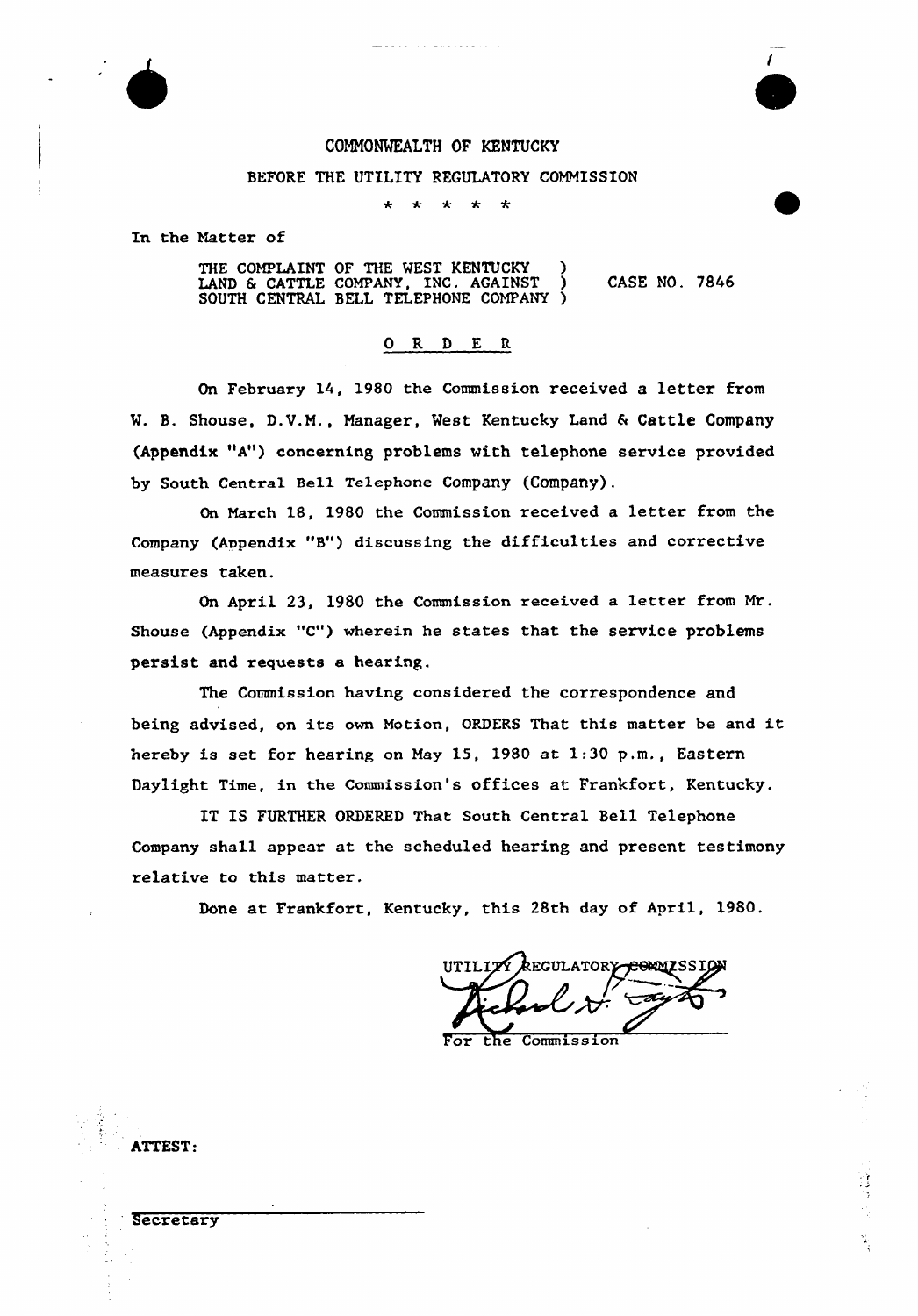APPENDIX "A"



**CHARLES E. BAIRD** 

JOE L. BAIRD

**Vice President** R. L. BAIRD Vice President

MILTON S. PULLEN. JR. **Sacratory-Trooburer** 

W. B. SHOUSE, D.V.M.

**Monager** 

**JAMES E. VAUGHAN** 

**Analytent Menager** 

# **West Kentucky Land & Cattle Co., Inc.**

February 14. 1980

## **RECEIVED**

FEB 1 9 1980

UILLITY REGULATORY COMM. DIVISION OF ENGINEERING

Utility Commission P. O. Box 615 ATTN: Wayne Bates Frankfort, KY 40602

W. E. MAYS **Sales Mann** ROY D. ALEXANDER. JR. **Selection** 

> **TOM ADAMS** Western Floid Rep. Clerendon, Texas

Dear Mr. Bates:

On two occasions within the past year, I have been in contact with this commission regarding the telephone service to West Kentucky Land & Cattle Company. There have been very few days and far fewer weeks in which we have not had a reportable problem with the telephone service.

I do not want to appear as a chronic complainer; however, this company is TOTALLY dependent on the telephone system and cannot function without its continuous operation. Even though attempts have been made to correct the problems, the problem continues to exist and has certainly cost this company an undetermined amount of money.

Therefore, I request a hearing with the Public Service Commission at your earliest convenience.

Furthermore, this company is suspending all direct payments to the South Central Bell system until this problem is corrected permanently.<br>All payments will be held in escrow at the Peoples Bank in Marion, Kentucky until reasonable service and operation is achieved.

Sincerely, W. B. SHOUSE, D.V.M.

Manager

jr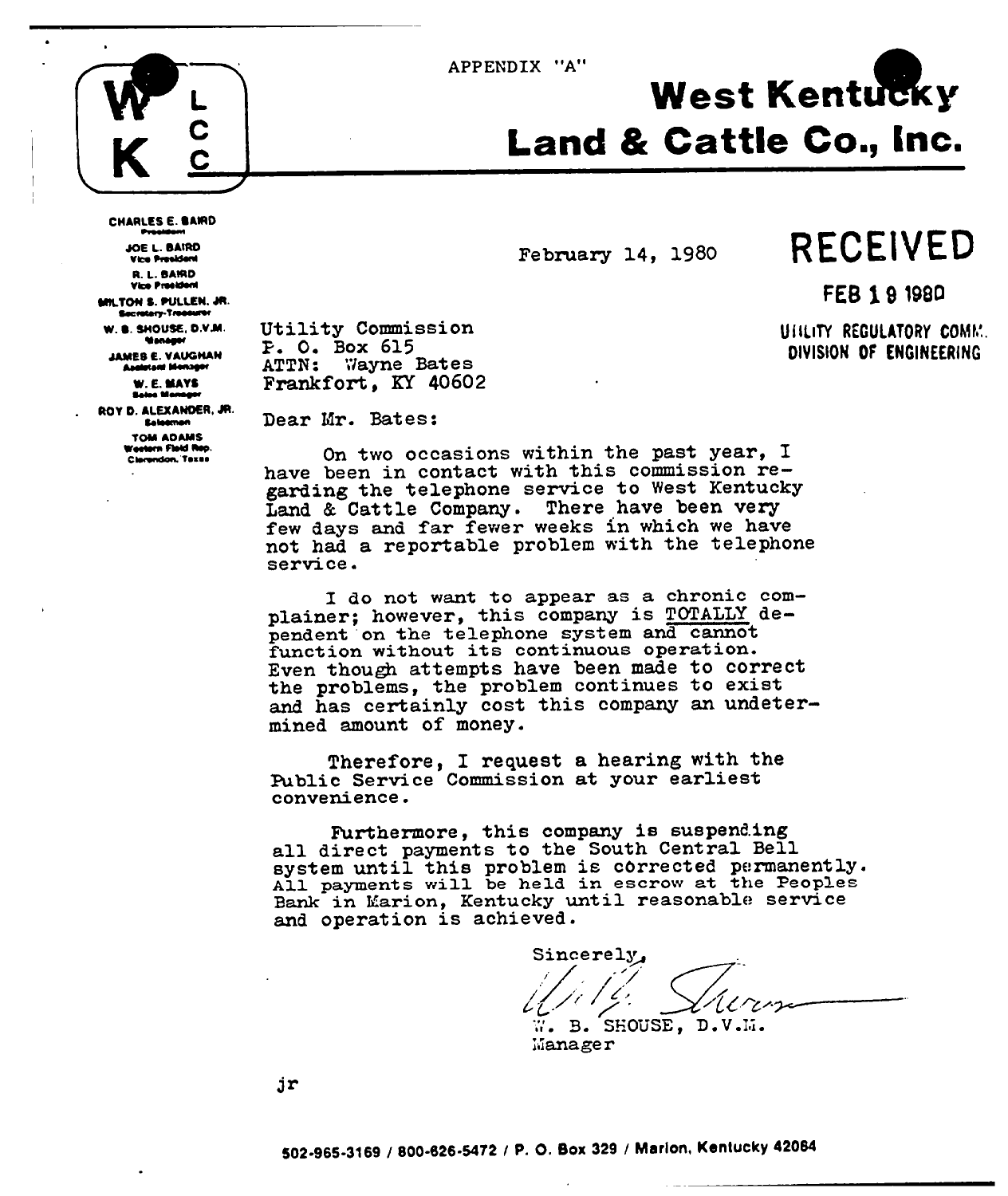

APPENDIX "B"

## RECEIVED

MAR 1 8 1980

M. F. Sermersheim Assistant Vice President-Public Affairs

UTILITY REGULATORY COMM. DIVISION OF ENGINEERING



P.O. Box 32410 Louisville, Kentucky 40232 Phone (502) 582-8702

March 12, 1980

Mr. Wayne Bates, Chief Communications Section Utility Regulatory Commission P. O. Box 615 Frankfort, Kentucky 40602

Dear Mr. Bates:

Attached is a discussion of the problems we have experienced over the last six months with the Paducah-Marion toll cable. The West Kentucky Land and Cattle Company's WATS is provided through this cable.

Hopefully, the routing changes and new facilities we have added will help alleviate further outages. Of course, as I mentioned in my previous correspondence, we cannot guarantee that someone or something won't damage the cable in the future.

If I can provide further information, please let me know.

Yours very truly,

M. 7 Sermusheum

Assistant Vice President

Attachment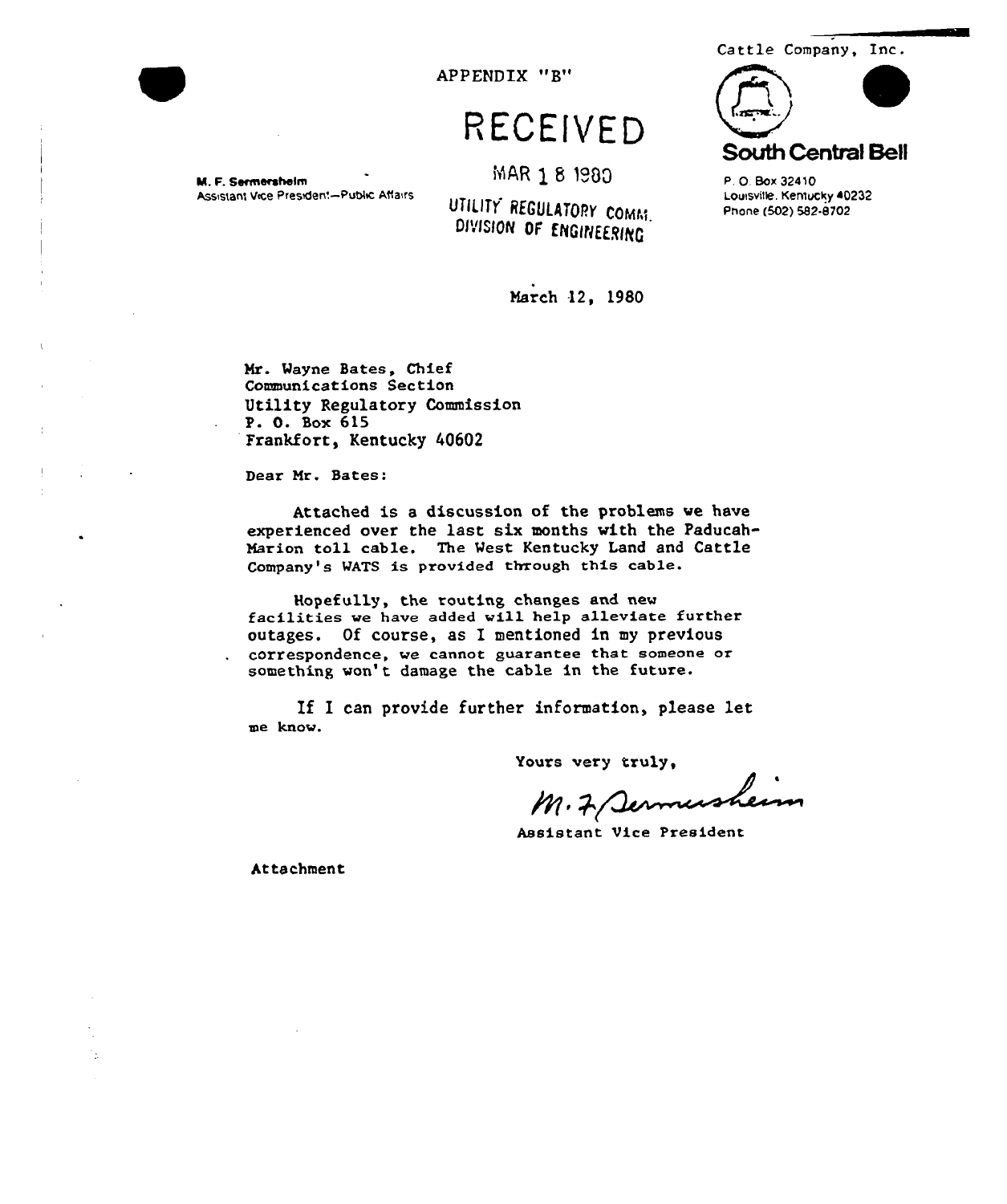



#### Item 1.

The submarine portion of the Marion-Paducsh Toll Cable vent out of service on December 17, 1978 at 8:30 A.M. Toll repair attempted to locate the trouble source and repair it. The trouble turned out to be a hole in the cable approximately 300 feet from the last aerial span toward the river. This location was in the river. The river was out of its bank in a flooded condition at this time.

An investigation by Ron Coburn, District Manager - Construction and Maintenance. Mike Ezell. Manager - Maintenance, Roy Williams, Manager -Central Office Operations, Bill Oliver, Foreman - Toll and Herman Barlow, Engineering, revealed that it would be very costly and time consuming to attempt repairs to the submarine cable. It was decided in the interest of time that a temporary reroute along the U.S.  $60, 62$  and  $68$  bridge over the Clark's River would be made by attaching to the steel bridge and utilizing existing aerial and buried exchange cable. In this manner service could be restored much sooner. Herman Barlow talked to Mr. Bob Hodges. District Engineer, Depsrtmen\* of Transportation, snd requested permission to place the temporary cable along highway rights-of-way and on the bridge. Mr. Hodges agreed and permission was granted. New cable was located and construction and maintenance started placing cable at approximately 8:00 P.M. on December 17. 1978 completing the placement of the temporary cable and cutover on December 18. 1978. Job Order KC85-729 was prepared on December 18, 1978. This completed the temporization and restored service.

Due to the increase of large river traffic and the area's use as a staging area, a decision was made to eliminate the submarine crossing. The Marion-Paducah Toll Cable was to be rerouted around the U.S. Highways  $60.62$  and  $68$  following the general path utilized by the temporary cable.

Permits were prepared on January 29, 1979 for this permanent relocatian after cansiderable verbal discussion vith the Department of Transportation. These permits were approved on January 30, 1979.

It was necessary to determine how the cable could be attached to the bridges in s. safe snd permanent manner. To accomplish this construction and engineering plus a local contractor met at the site and determined how the vork could be performed.

One of the contractors working in this area informed us he thought he had a rig that could be used in placing the cable, but would not be in the area until the last of March or first of April due to the weather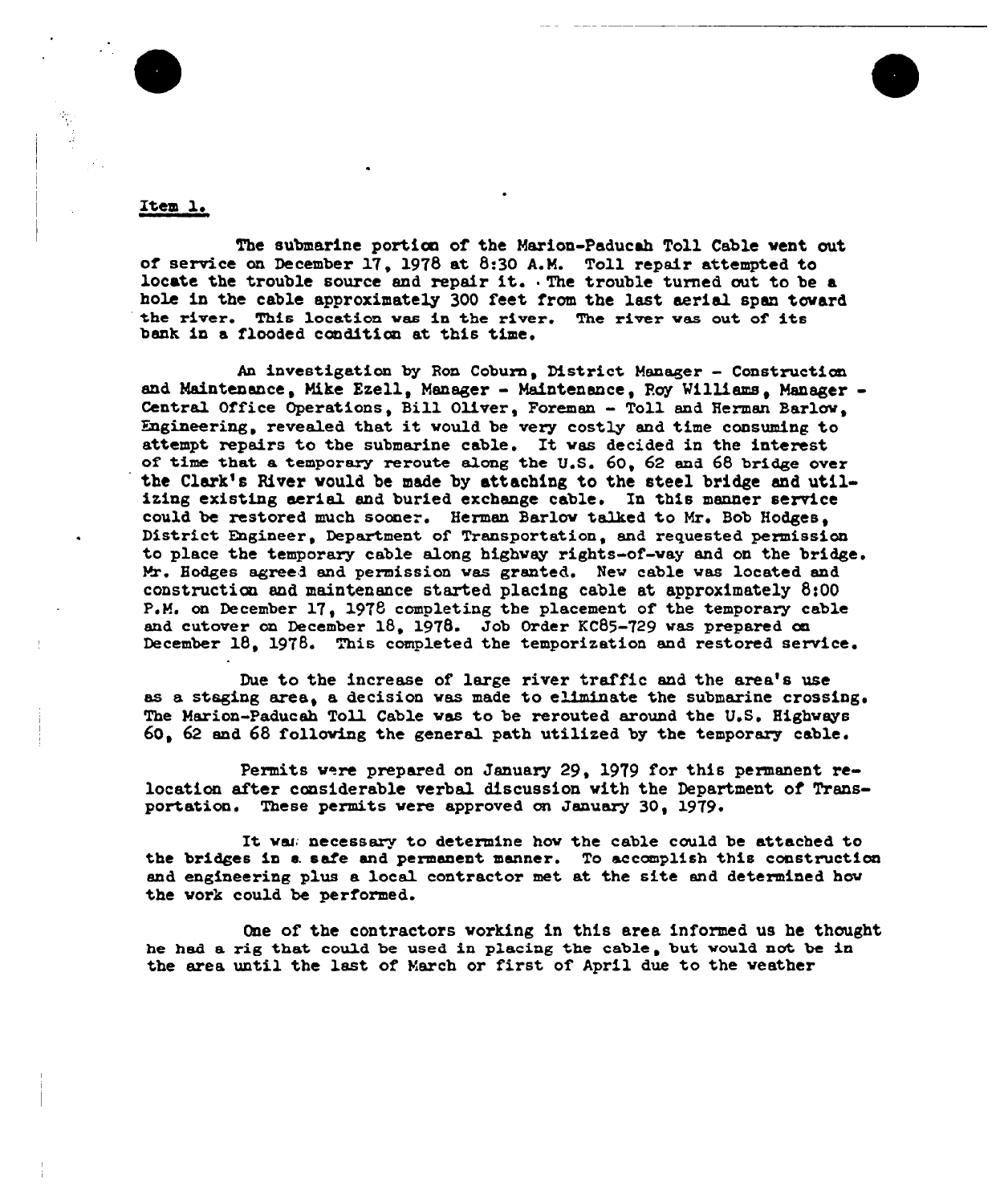conditions. He was contacted the first of April and we were informed he vas not interested. Ve then contacted a local contractor vho met vith construction and engineering at the bridge site and advised us hov he could do the vork or help us do the vork.

The estimate was then submitted for approval on April 30, 1979 and approved on May 9, 1979. A copy of the construction drawings was sent to Construction and the cable was ordered May 16, 1979. Poles were placed by contract forces on July 27, 1979, strand was placed on August  $8$ , 1979. Cable vas received on August 23, 1979 and aerial cable placed from August 29 through September 12, 1979. Buried cable was placed by our Master Contractor from September 19 through October 5, 1979.

Fram the completion date of the buried portion through the first of December, negotiations vere held vith representatives of the Kentucky Department of Transportation and a bridge contractor (Crawford Construction Company). These negotiations centered upon the location of temporary facilities to clear the construction limits of bridge renovation vork on the Clark's River Bridge. <sup>A</sup> preeanstructian meeting vas held with the Highway Department and their contractor on December  $6. 1979$  for the purpose of rebuilding the steel bridge over the Clark's River. The temporary cable vas attached to this bridge. Because of the reach of the boom on the contractor's crane that he was to utilize in rebuilding the bridge, a portion of the temporary cable had to be relocated. This additional temporary cable vas placed in the median between the east and vest lanes of traffic (Job Order 085-0034).

The carrier cabinet proposed on the original estimate was found to be defective on January 11, 1980 and another one had to be ordered. The nev carrier cabinet vas received January 18, 1980. Splicing is to complete on the carrier systems March 7, 1980. Circumstances surrounding this condition resulted in four isolations.

#### Item 2

In addition to Item 1 above, the cable has been eut four times by outside contract forces at various points along the route. In order to eliminate these occurences, a complete review of the route was made and additicoal buried cable markers are nov being placed. This vill alert future cxcavators to the fact the facilities are located in the areas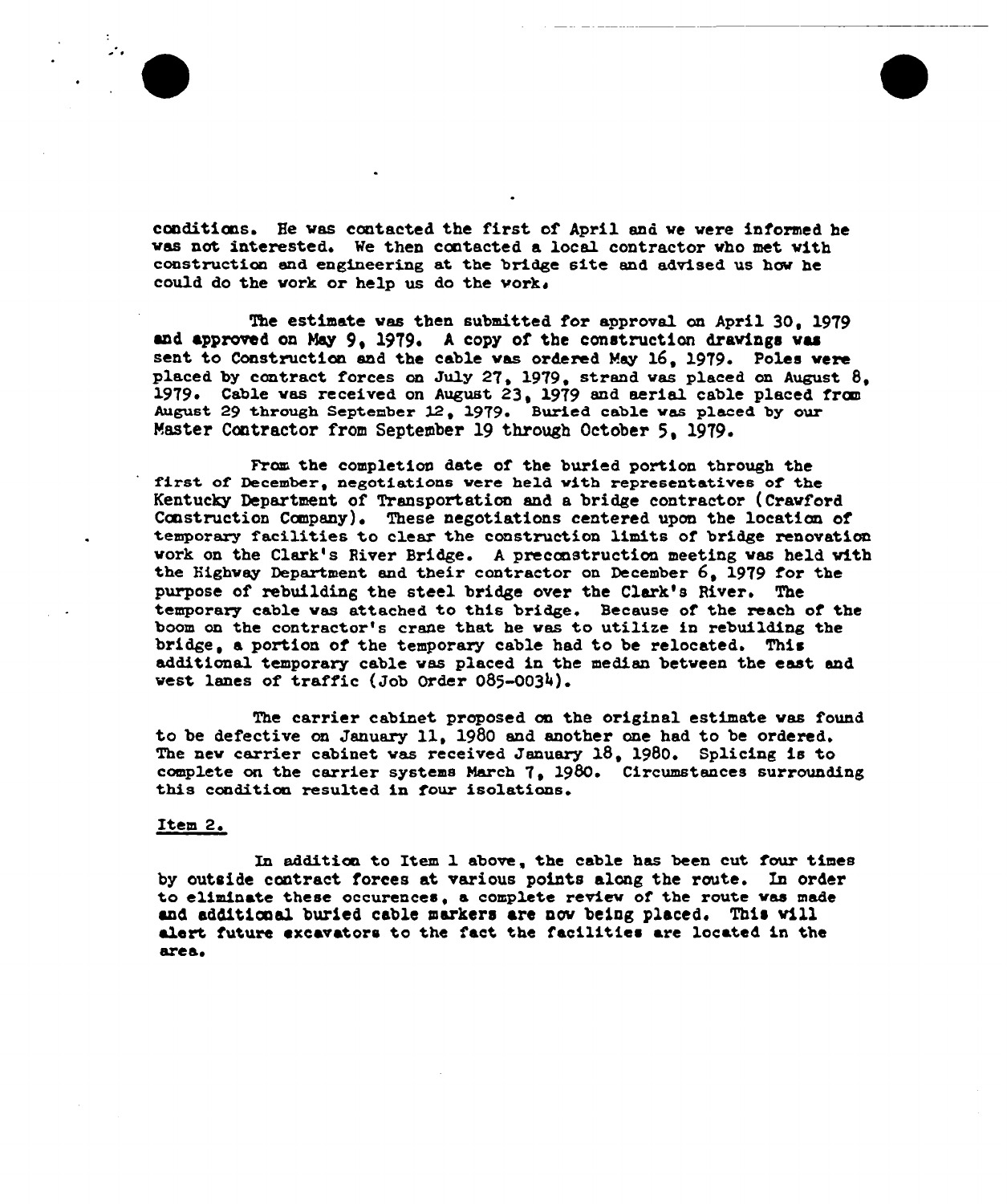

 $\mathcal{L}_{\mathcal{A}}$ 

#### Item 3.

One additional isolation was caused by power influence upon the carrier systems. This occurred when a Power Company capacitor bank failed to operate.

#### Item 4.

 $\ddot{\phantom{a}}$ 

One isolation was caused by lightning damage to a repeater location.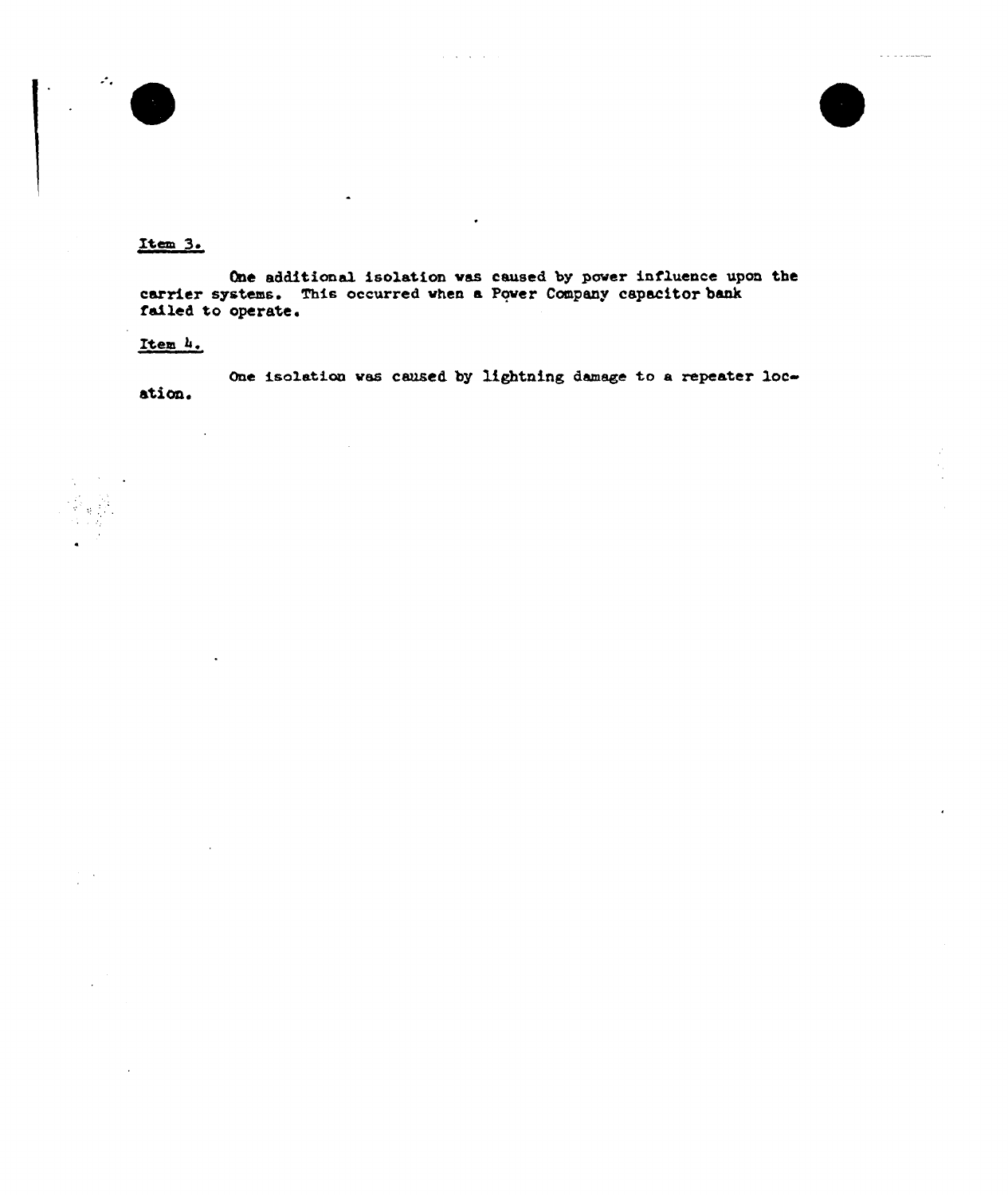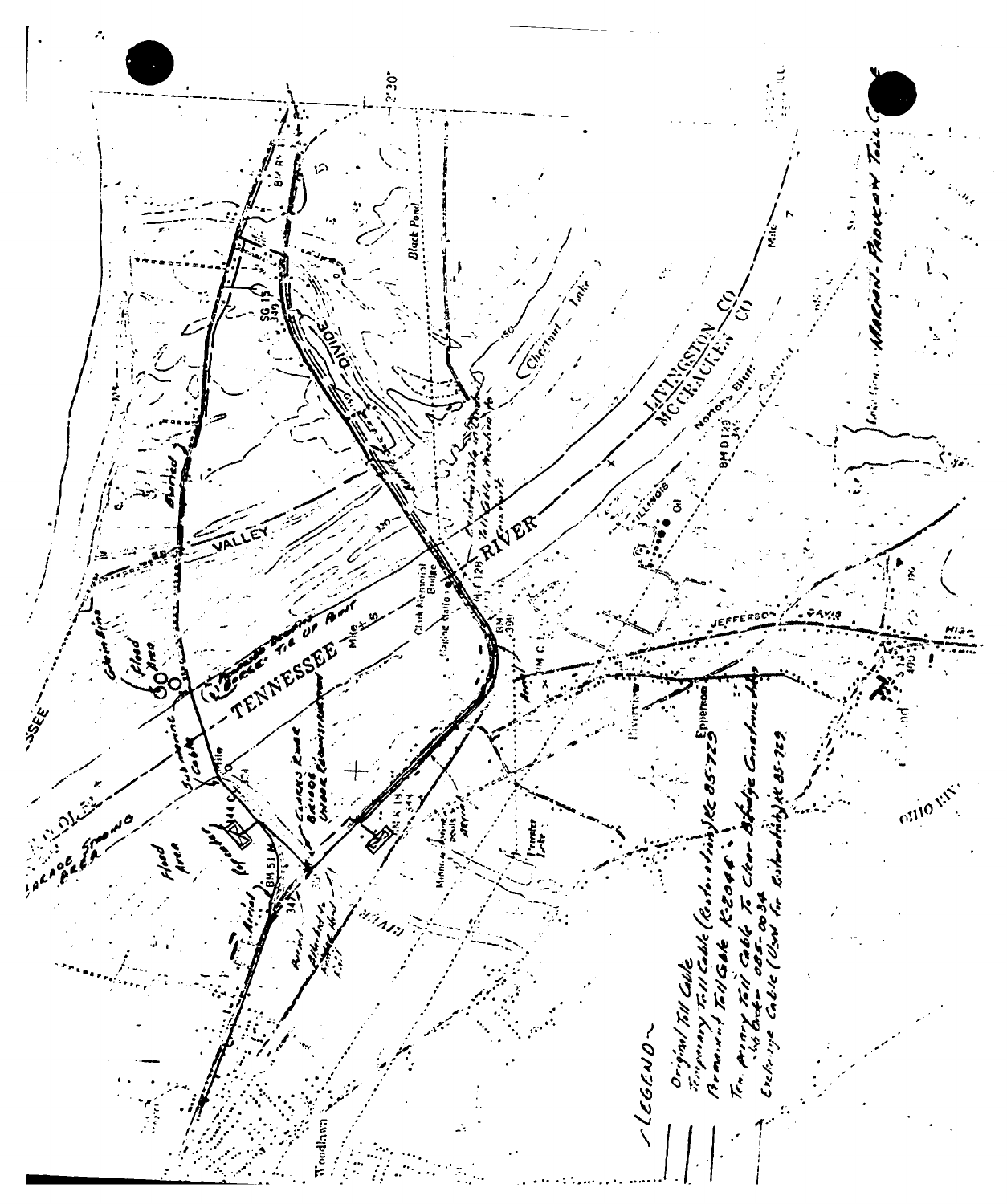



**CHARLES E. BAIRD** 

MILTON S. PULLEN, JR.

Becretary-Treasurer W. B. SHOUSE, D.V.M.

**Moneye** JAMES E. VAUGHAN Annunaut Mannane

> W. E. MAYS Sales Manager

ROY D. ALEXANDER, JR.

**Selection** TOM ADAMS

Clevenden, Taxas

rn Flotd Rop.

Presid **JOE L. BAIRD Vice President** R. L. BAIRD<br>Vise President

# **West Kentucky Land & Cattle Co., Inc.**

April 22, 1980

RECEIVED

King, Deep & Branaman  $P. O. Box 43$ ATTN: John Hoffman Henderson, Kentucky 42420

APR 23 1980

UTILITY REGULATORY CONT. DIVISION OF ENGINEERING

Dear John:

It was good talking with you last Saturday about West Kentucky's problem with the phone service. I am sure that I owe you an apology and want to make an apology for my language and agitated behavior.

I have been in touch with South Central Bell on numerous occasions within the past 15 months concerning the interruption of service. I am sure that you are aware of this company's total dependance on the telephone service and these repeated interruptions have cost this company an undetermined amount of money in real dollars and a much larger amount in unrealized profits.

I think that something must be done in order to maintain service and following this determination, I must ask you to initiate the following two procedures:

- Request an immediate hearing with the 1. Public Service Commission at their convenience concerning this matter.
- 2. Initiate whatever procedures necessary in order to recover some of the losses suffered by this company due to telephone system failure.

I assume that you will move on these matters immediately.

Sincerely, W. B. SHOUSE, D.V.M.

Manager

jr

 $\mathbf{C}$